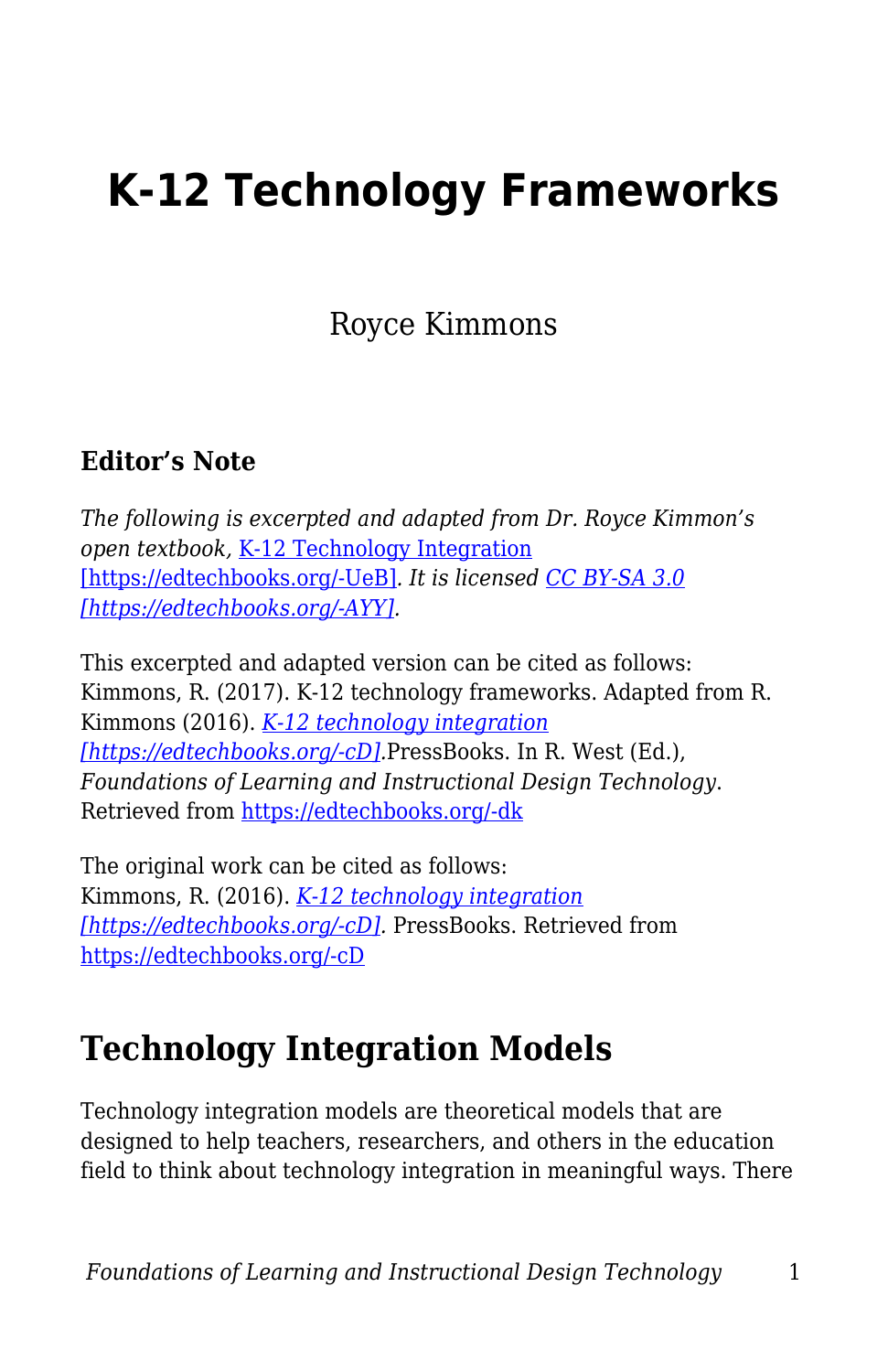are many, many technology integration models that are used by different groups. Some models are very popular, while some are used by only very small groups of people, and some are very similar to one another, while others are very unique. Rather than provide an exhausting description of each technology integration model, we will provide a brief overview of a few that we believe to be most widely used or valuable to help you begin thinking about technology integration in your classroom. The models we will explore will include the following: TPACK, RAT, SAMR, and PIC-RAT.

## **TPACK**

TPACK is the most commonly used technology integration model amongst educational researchers. The goal of TPACK is to provide educators with a framework that is useful for understanding technology's role in the educational process. At its heart, TPACK holds that educators deal with three types of core knowledge on a daily basis: content knowledge, pedagogical knowledge, and technological knowledge. Content knowledge is knowledge of one's content area, such as science, math, or social studies. Pedagogical knowledge is knowledge of how to teach. And technological knowledge is knowledge of how to use technology tools.

These core knowledge domains, however, interact with and build on each other in important and complicated ways. For instance, if you are going to teach kindergarten mathematics, you must understand both mathematics (i.e., content knowledge) and how to teach (i.e., pedagogical knowledge), but you must also understand the relationship between pedagogy and the content area. That is, you must understand how to teach mathematics, which is very different from teaching other subject areas, because the pedagogical strategies you use to teach mathematics will be specific to that content domain. When we merge content knowledge and pedagogical knowledge together, a hybrid domain emerges called pedagogical content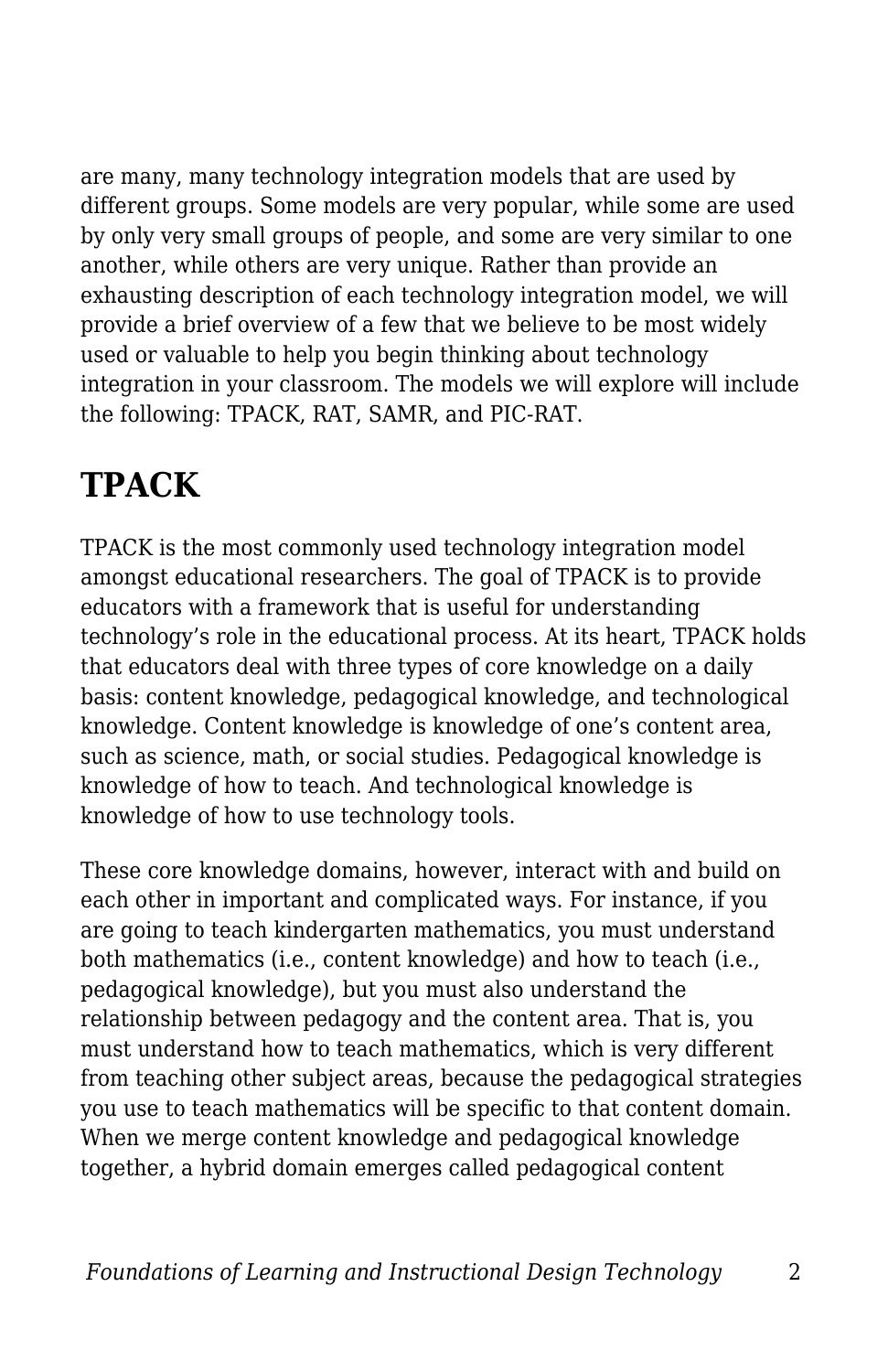knowledge. Pedagogical content knowledge includes knowledge about content and pedagogy, but it also includes the specific knowledge necessary to teach the specified content in a meaningful way.



Reproduced by permission of the publisher, © 2012 by tpack.org

TPACK goes on to explain that when we try to integrate technology into a classroom setting, we are not merely using technological knowledge, but rather, we are merging technological knowledge with pedagogical content knowledge to produce something new. TPACK or technological pedagogical content knowledge is the domain of knowledge wherein technology, pedagogy, and content meet to create a meaningful learning experience. From this, educators need to

**Figure 1.** Technological Pedagogical Content Knowledge (TPACK).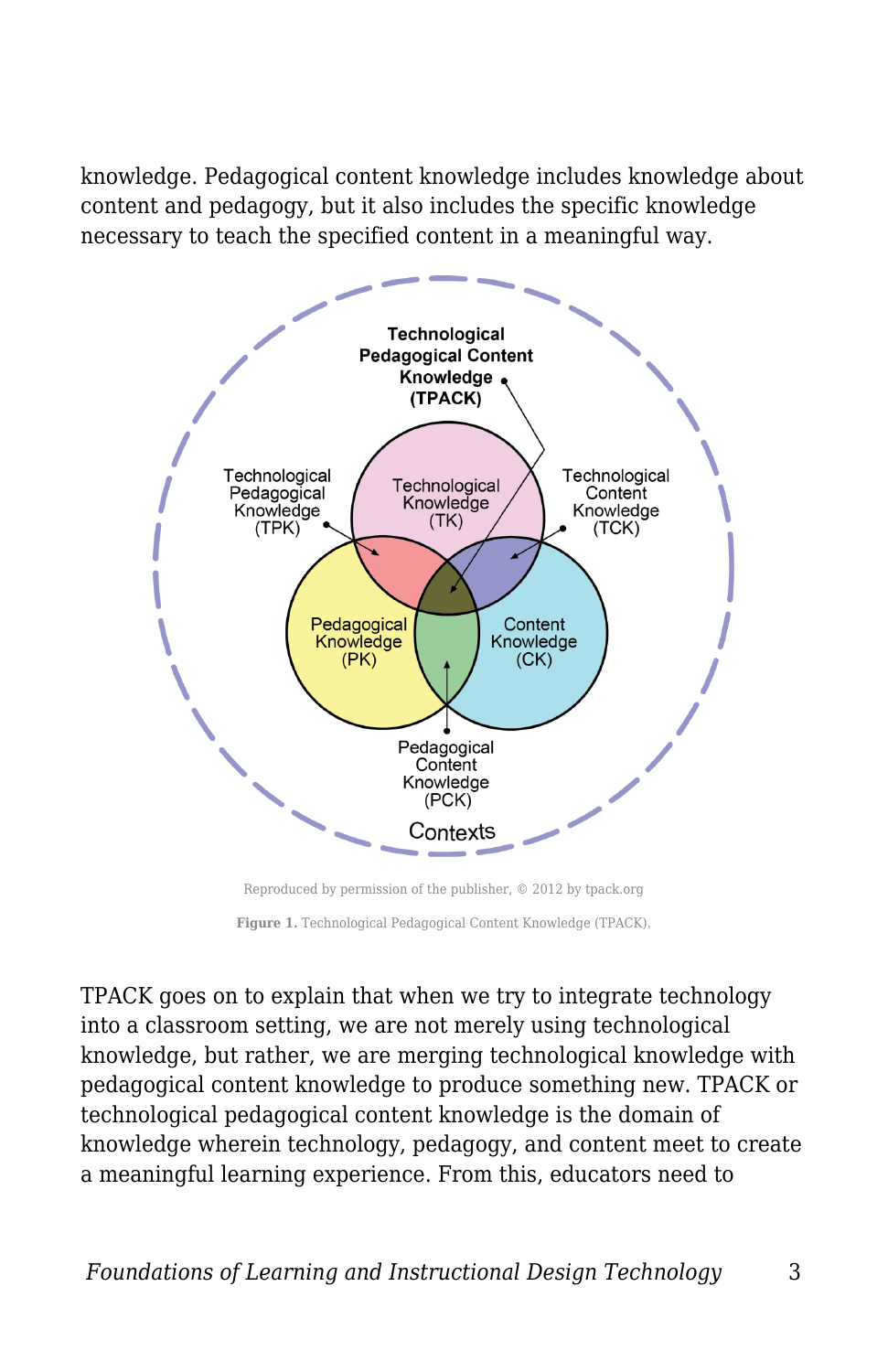recognize that merely using technology in a classroom is not sufficient to produce truly meaningful technology integration. Rather, teachers must understand how technology, pedagogy, and content knowledge interact with one another to produce a learning experience that is meaningful for students in specific situations.

## **RAT and SAMR**

RAT and SAMR are very similar technology integration models, though RAT has been used more often by researchers and SAMR has been used more often by teachers. Both of these models assume that the introduction of technology into a learning experience will have some effect on what is happening, and they try to help us understand what this effect is and how we should be using technology in meaningful ways.

RAT is an acronym for replace, amplify, and transform, and the model holds that when technology is used in a teaching setting, technology is used either to replace a traditional approach to teaching (without any discernible difference on student outcomes), to amplify the learning that was occurring, or to transform learning in ways that were not possible without the technology (Hughes, Thomas, & Scharber, 2006). Similarly, SAMR is an acronym for substitution, augmentation, modification, and redefinition (Puentedura, 2003). To compare it to RAT, substitution and replacement both deal with technology use that merely substitutes or replaces previous use with no functional improvement on efficiency. Redefinition and transformation both deal with technology use that empowers teachers and students to learn in new, previously impossible ways.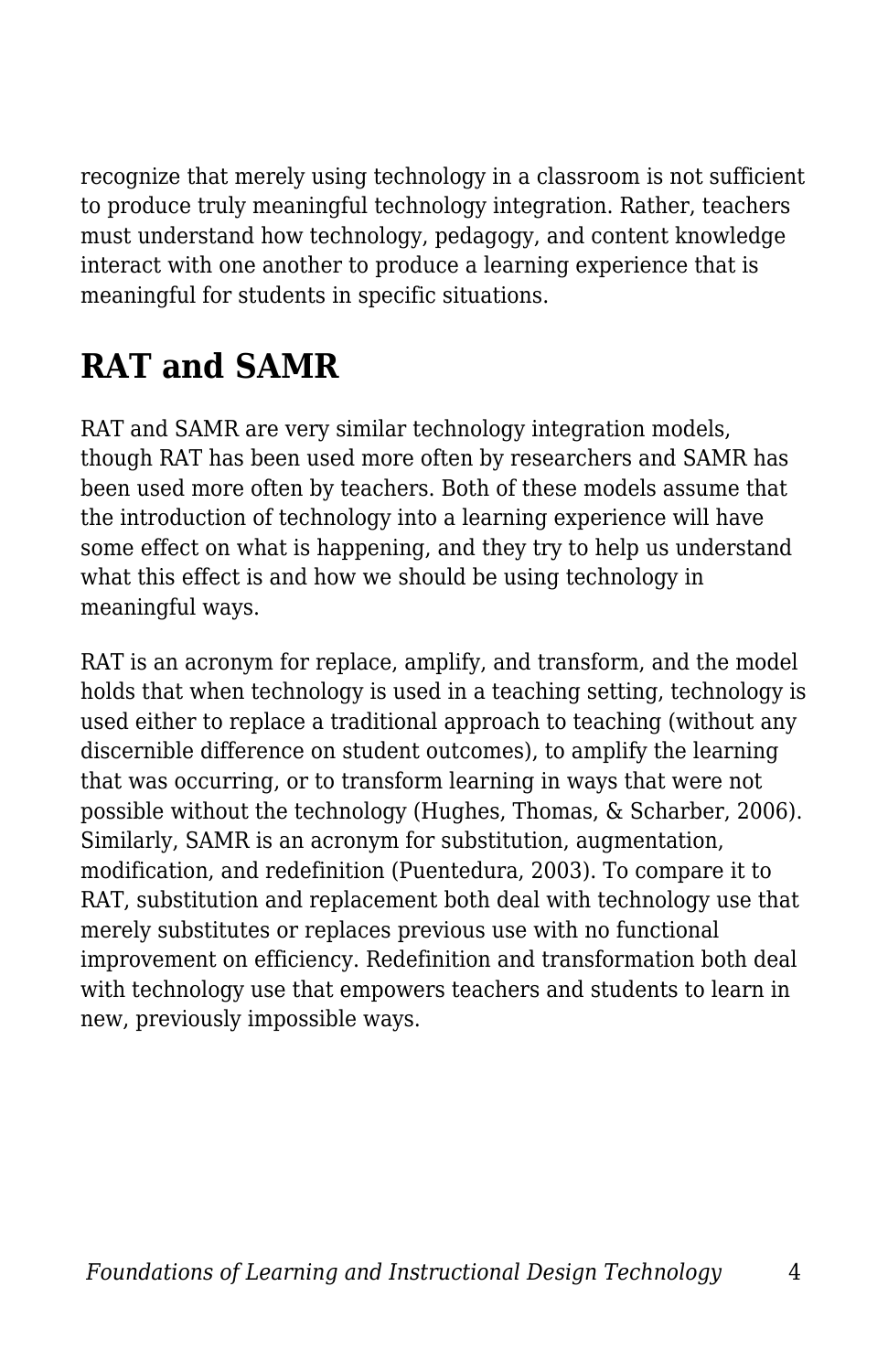# **Replace ⇒ Substitution Amplify Sea Augmentation**<br>Modification **Transform**  $\Rightarrow$  **Redefinition**

**Figure 2.** RAT & SAMR

The difference between these two models rests in the center letters, wherein RAT's amplification is separated into two levels as SAMR's augmentation and modification. All of these levels deal with technology use that functionally improves what is happening in the classroom, but in the SAMR model, augmentation represents a small improvement, and modification represents a large improvement.

Both of these models are helpful for leading educators to consider the question: What effect is using the technology having on my practice? If the technology is merely replacing or substituting previous practice, then it is a less meaningful use of technology, whereas technology use that transforms or redefines classroom practice is considered to be more valuable.

#### **PICRAT**

Building off of the ideas presented in the models above, we will now provide one final model that may serve as a helpful starting point for teachers to begin thinking about technology integration. PIC-RAT assumes that there are two foundational questions that teachers must ask about any technology use in their classrooms:

- 1. What is the students' relationship to the technology? (PIC: Passive, Interactive, Creative)
- 2. How is the teacher's use of technology influencing traditional

*Foundations of Learning and Instructional Design Technology* 5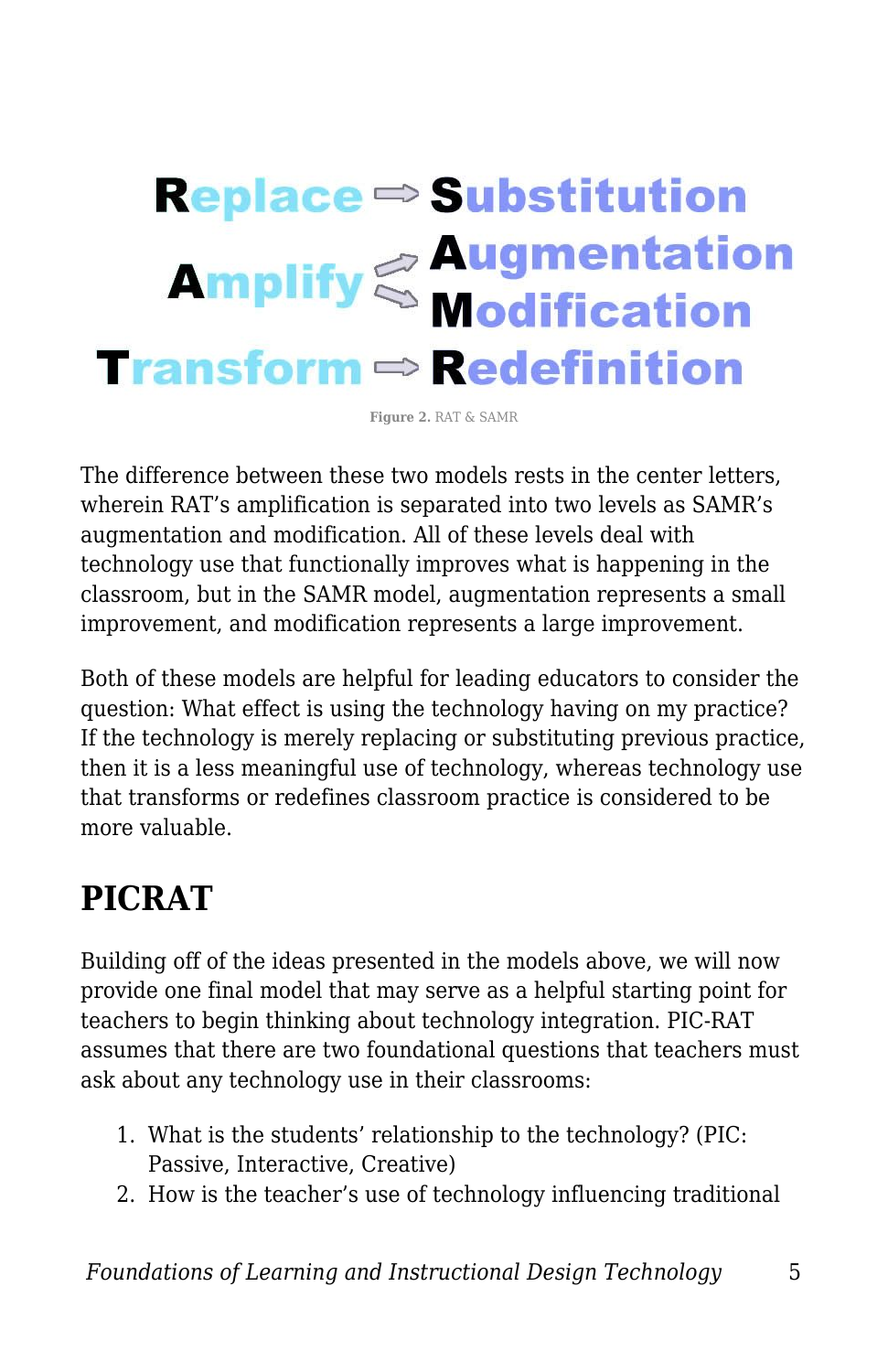practice? (RAT: Replace, Amplify, Transform; cf. Hughes, Thomas, & Scharber, 2006)

The provided illustration maps these two questions on a twodimensional grid, and by answering these two questions, teachers can get a sense for where any particular practice falls.



For instance, if a history teacher shifts from writing class notes on a chalkboard to providing these notes in a PowerPoint presentation, this would likely be categorized in the bottom-left (PR) section of the grid, because the teacher is using the technology to merely replace a traditional practice, and the students are passively taking notes on what they see. In contrast, if an English teacher guides students in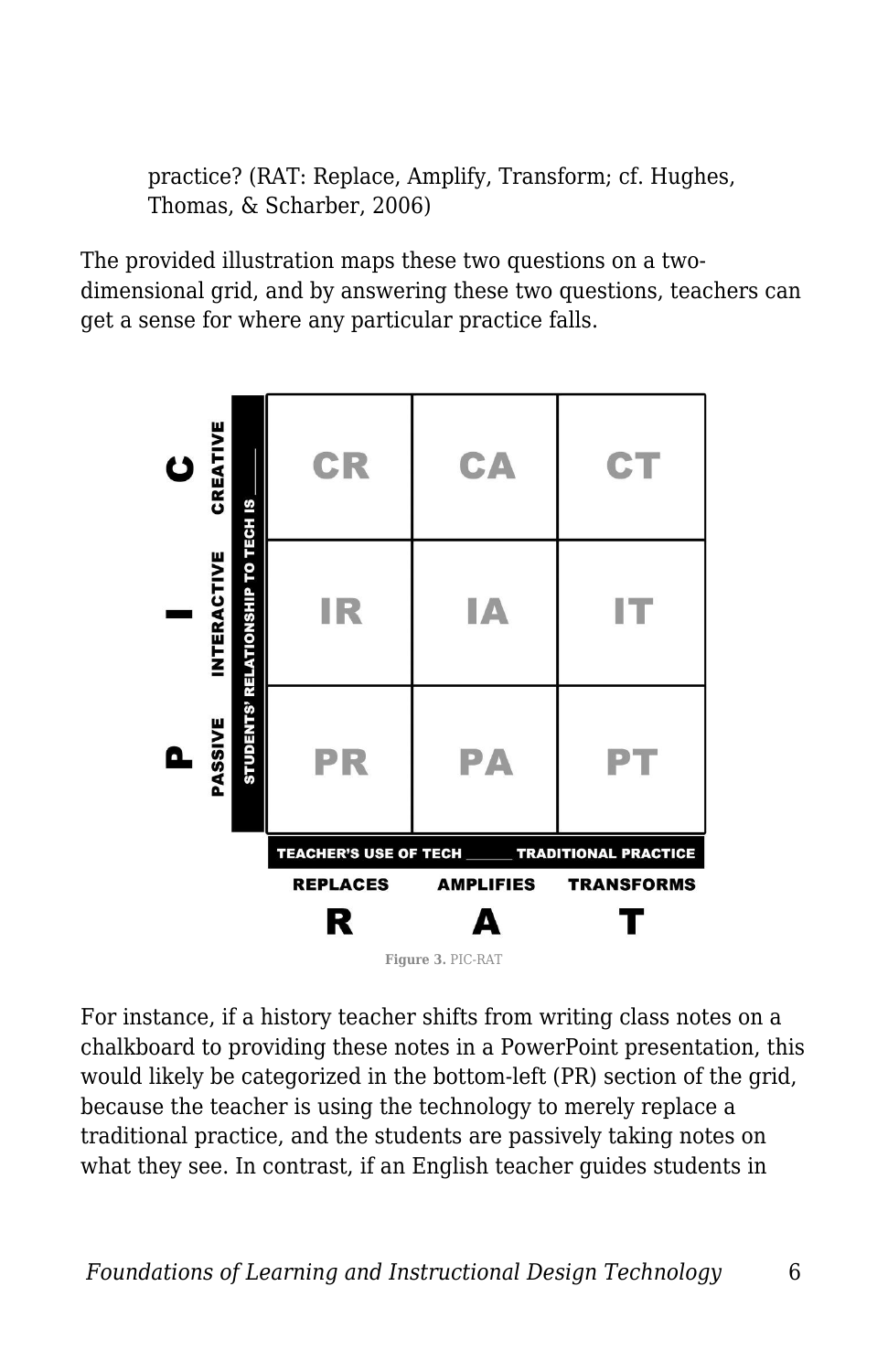developing a creative writing blog, which they use to elicit feedback from peers, parents, and the online community on their short stories, this would likely be categorized in the top-right (CT) section, because the teacher is using the technology to transform the practice to do something that would have been impossible without the technology, and the students are using the technology as a tool for creation.

Experience has shown that as teachers begin using technologies in their classrooms, they will typically begin doing so in a manner that falls closer to the bottom-left of the grid. However, many of the most exciting and valuable uses of technology for teaching rest firmly in the top-most and right-most sections of this grid. For this reason, teachers need to be encouraged to evolve their practice to continually move from the bottom-left (PR) to the top-right (CT) of the grid.

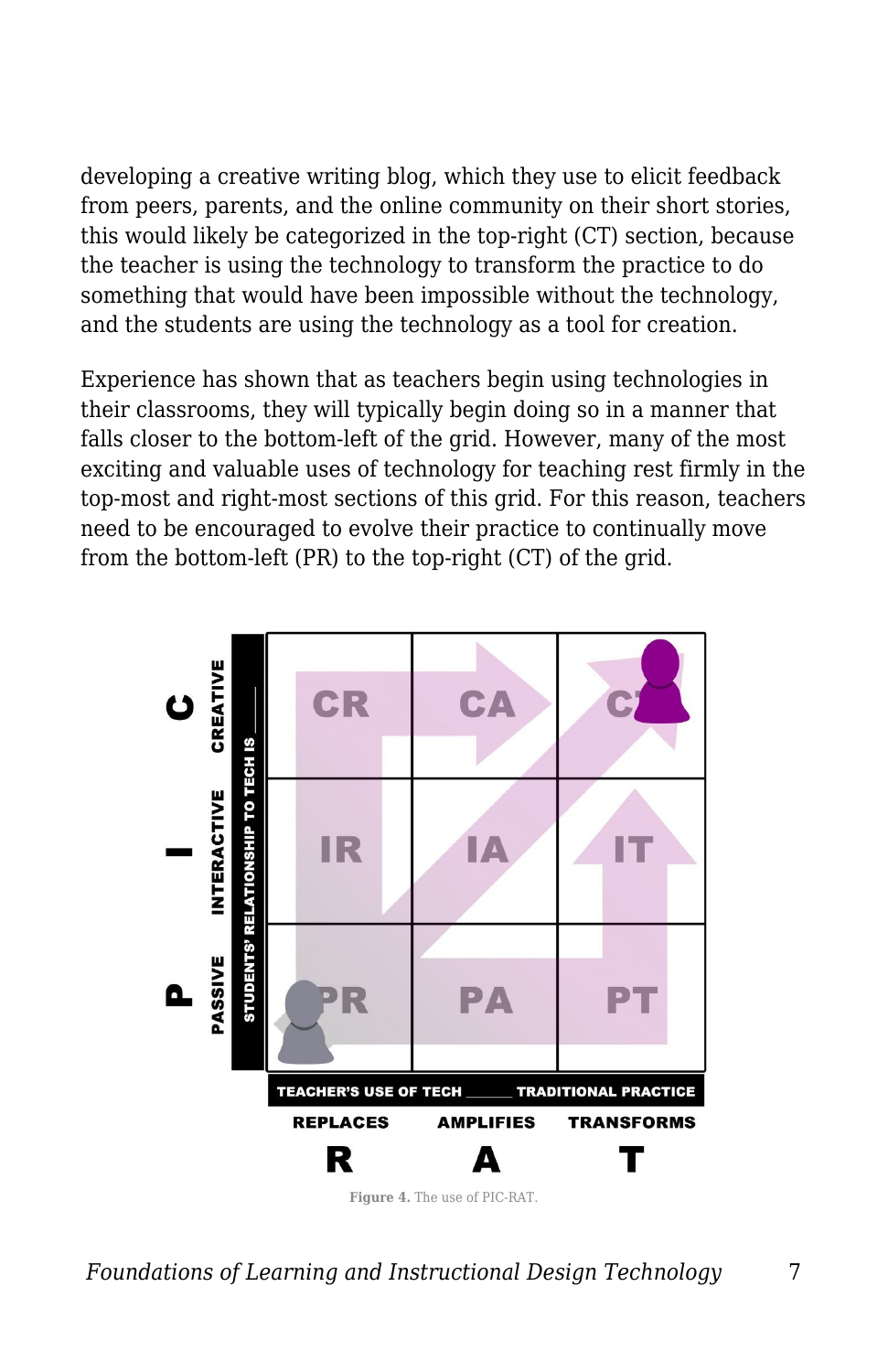#### **Further Resource**

For more information on the PIC-RAT model, please view [this video](https://youtu.be/bfvuG620Bto) [\[https://youtu.be/bfvuG620Bto\]](https://youtu.be/bfvuG620Bto), scripted by Dr. Kimmons and Dr. Richard E. West of Brigham Young University.



[Watch on YouTube https://edtechbooks.org/-Ki](https://www.youtube.com/embed/bfvuG620Bto?autoplay=1&rel=0&showinfo=0&modestbranding=1)



Please complete this short survey to provide feedback on this chapter: <http://bit.ly/TechnologyFrameworks>